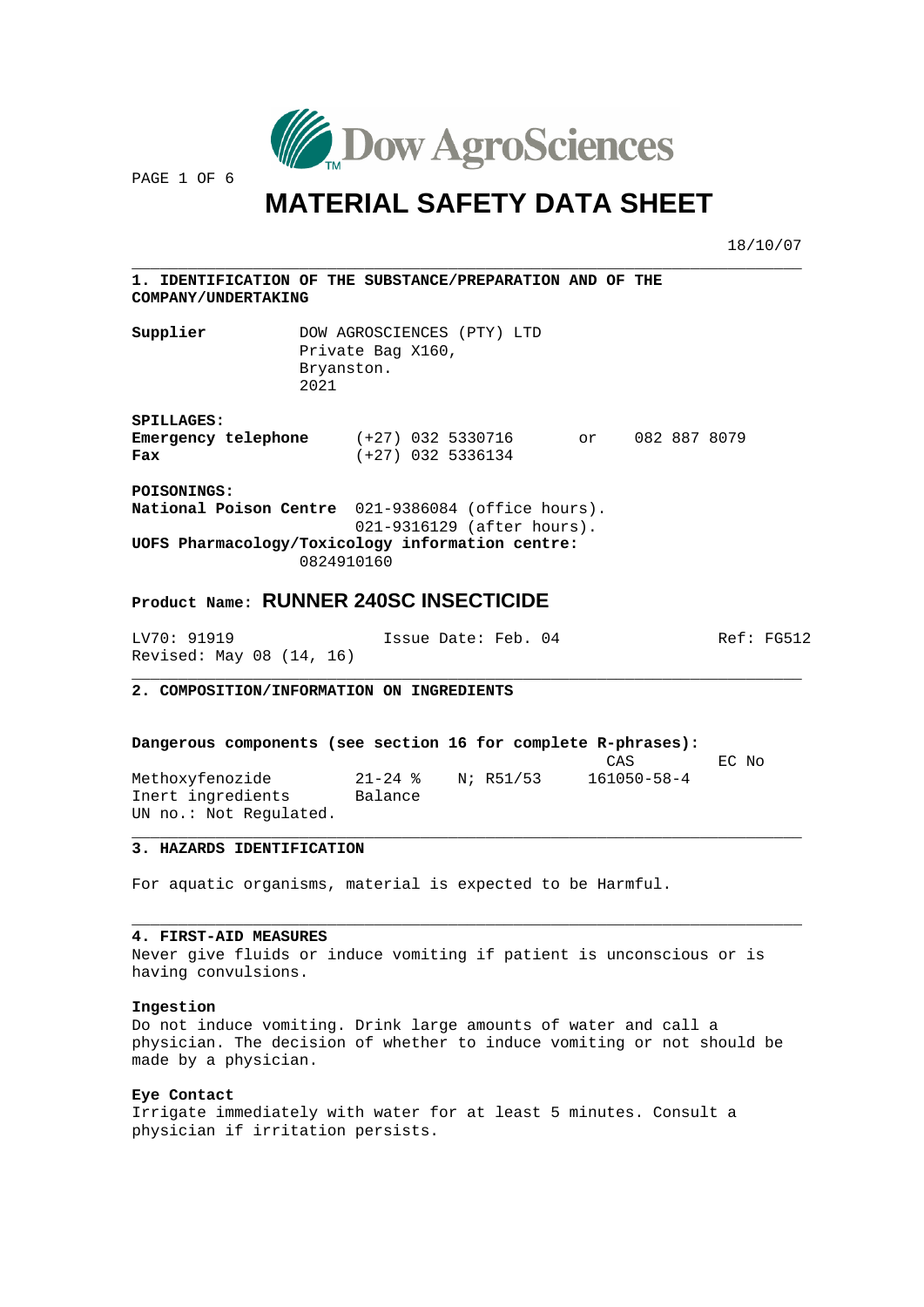

PAGE 2 OF 6

## **MATERIAL SAFETY DATA SHEET**

\_\_\_\_\_\_\_\_\_\_\_\_\_\_\_\_\_\_\_\_\_\_\_\_\_\_\_\_\_\_\_\_\_\_\_\_\_\_\_\_\_\_\_\_\_\_\_\_\_\_\_\_\_\_\_\_\_\_

 18/10/07 RUNNER 240SC INSECTICIDE

\_\_\_\_\_\_\_\_\_\_\_\_\_\_\_\_\_\_\_\_\_\_\_\_\_\_\_\_\_\_\_\_\_\_\_\_\_\_\_\_\_\_\_\_\_

 $\overline{\phantom{a}}$  , and the contract of the contract of the contract of  $\overline{\phantom{a}}$ 

### \_\_\_\_\_\_\_\_\_\_\_\_\_\_ **Skin Contact**

Remove contaminated clothing. Wash skin thoroughly with soap and water. Wash contaminated clothing before reuse.

### **Inhalation**

Remove to fresh air. Consult a physician.

### **Note to Physician**

No specific antidote. Supportive care. Treatment based on judgement of physician in response to symptoms of patient.

## **5. FIRE-FIGHTING MEASURES** \_\_\_\_\_\_\_\_\_\_\_\_\_\_\_\_\_\_\_\_\_\_\_\_\_\_\_

### **Extinguishing Media**

Water fog or fine spray. Carbon dioxide. Dry chemical powder. Foam.

### **Hazardous Combustion Products**

combustion products of varying composition which may be toxic and/ or During a fire, smoke may contain the original material in addition to irritating.

#### **Protection of Firefighters**

Wear protective clothing and use self-contained breathing apparatus.

### **Additional Information**

Keep containers cool by spraying with water. Contain runoff to prevent entry into water or drainage systems. Avoid breathing smoke. Work upwind of any spill.

## **MEASURES 6. ACCIDENTAL RELEASE**  \_\_\_\_\_\_\_\_\_\_\_\_\_\_\_\_\_\_\_\_\_\_\_\_\_\_\_\_\_\_\_\_

### **Personal Precautions**

Wear appropriate safety clothing and eye/face protection (see Section 8).

#### **Environmental Precautions**

authority if spillage has entered water course or drainage system. Do not wash into sewers or into any body of water. Advise water

### **Methods of Cleaning Up**

consult manufacturer. If further assistance is required, telephone the emergency contact number. Soak up with sand or other non-combustible absorbent material and place into containers for disposal. For large spills, barricade area and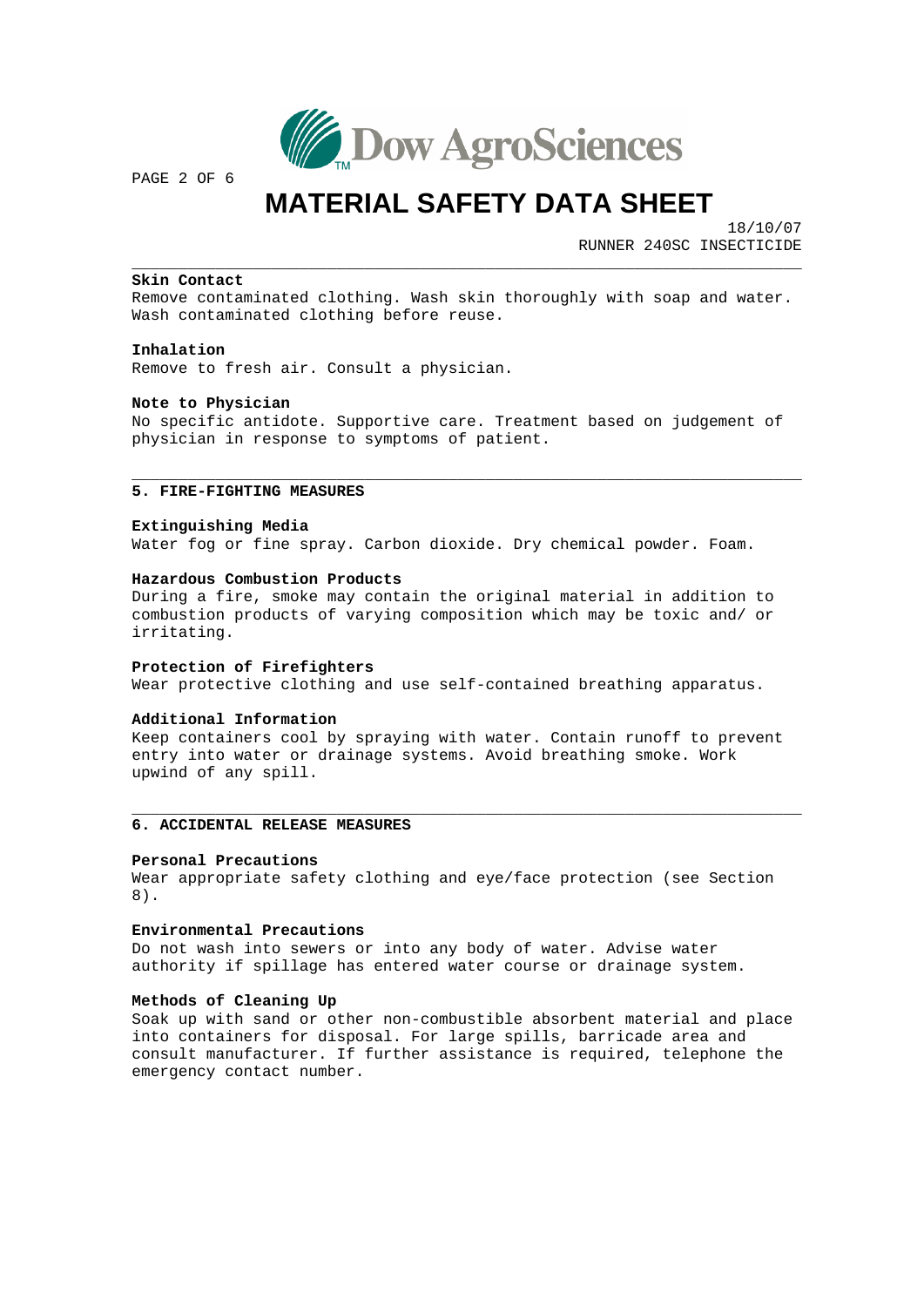

PAGE 3 OF 6

# **MATERIAL SAFETY DATA SHEET**

 18/10/07 RUNNER 240SC INSECTICIDE

 $\frac{1}{2}$  ,  $\frac{1}{2}$  ,  $\frac{1}{2}$  ,  $\frac{1}{2}$  ,  $\frac{1}{2}$  ,  $\frac{1}{2}$  ,  $\frac{1}{2}$  ,  $\frac{1}{2}$  ,  $\frac{1}{2}$  ,  $\frac{1}{2}$  ,  $\frac{1}{2}$  ,  $\frac{1}{2}$  ,  $\frac{1}{2}$  ,  $\frac{1}{2}$  ,  $\frac{1}{2}$  ,  $\frac{1}{2}$  ,  $\frac{1}{2}$  ,  $\frac{1}{2}$  ,  $\frac{1$ 

 $\overline{\phantom{a}}$  , and the contract of the contract of  $\overline{\phantom{a}}$ 

## **NG AND STORAGE 7. HANDLI** \_\_\_\_\_\_\_\_\_\_\_\_\_\_\_\_\_\_\_\_\_\_\_\_\_

### **Handling**

area. Wash hands and exposed skin before eating, drinking or smoking and after work. Use good personal hygiene. Do not consume or store food in the work

### **Storage**

Product should be stored in compliance with local regulations. Store in a cool, dry, well-ventilated place in the original container. Do not store near food, drink, animal feeding stuffs, pharmaceuticals, cosmetics or fertilisers. Keep out of reach of children.

## **/PERSONAL PROTECTION 8. EXPOSURE CONTROLS** \_\_\_\_\_\_\_\_\_\_\_\_\_\_\_\_\_\_\_\_\_\_\_\_\_\_\_\_\_\_\_\_\_\_\_\_\_\_\_\_\_\_

#### **Exposure Guidelines**

None established.

### **Engineering Controls**

Good general ventilation should be sufficient for most conditions. Local exhaust ventilation may be necessary for some operations.

### **Respiratory Protection**

However, when airborne exposure guidelines and/or comfort levels may be For emergency conditions, use an approved positive-pressure selfcontained breathing apparatus. For most conditions, no respiratory protection should be needed. exceeded use an approved air-purifying respirator.

### **Hand/Skin Protection**

ed clothing and chemical resistant gloves should be needed. When prolong For brief contact, no precautions other than clean body-covering or frequently repeated contact could occur, use protective clothing impervious to this material.

For emergency conditions: Use protective clothing impervious to this material. Selection of specific items will depend on operation.

### **Eye/Face Protection**

Use safety glasses. Where contact with the liquid is likely, chemical goggles are recommended.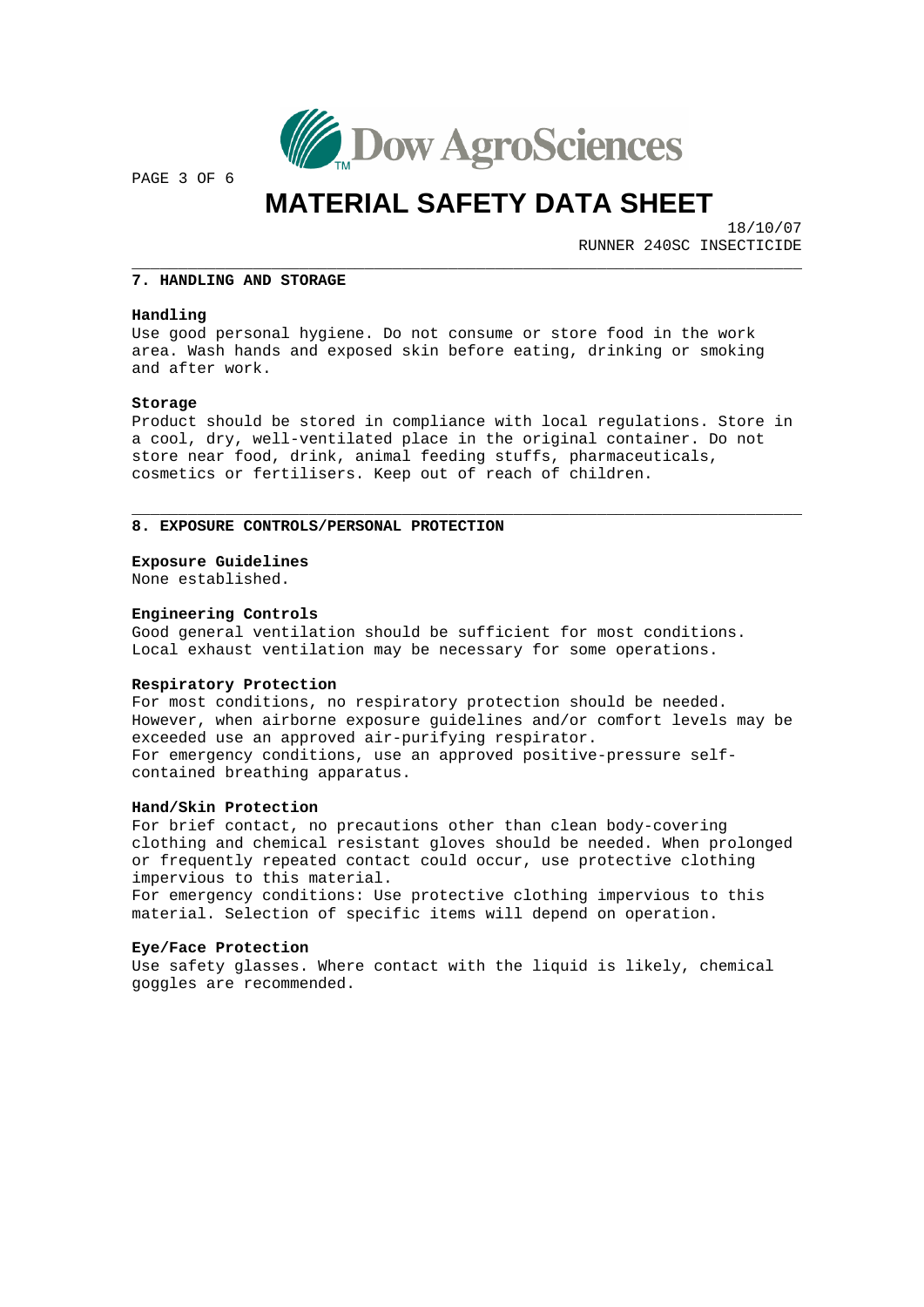

PAGE 4 OF 6

## **MATERIAL SAFETY DATA SHEET**

 18/10/07 RUNNER 240SC INSECTICIDE

 $\frac{1}{2}$  ,  $\frac{1}{2}$  ,  $\frac{1}{2}$  ,  $\frac{1}{2}$  ,  $\frac{1}{2}$  ,  $\frac{1}{2}$  ,  $\frac{1}{2}$  ,  $\frac{1}{2}$  ,  $\frac{1}{2}$  ,  $\frac{1}{2}$  ,  $\frac{1}{2}$  ,  $\frac{1}{2}$  ,  $\frac{1}{2}$  ,  $\frac{1}{2}$  ,  $\frac{1}{2}$  ,  $\frac{1}{2}$  ,  $\frac{1}{2}$  ,  $\frac{1}{2}$  ,  $\frac{1$ 

### \_\_\_\_\_\_\_\_\_\_\_\_\_\_\_\_\_\_\_\_\_\_\_\_\_\_\_\_\_\_\_\_\_\_\_\_\_ **9. PHYSICAL AND CHEMICAL PROPERTIES**

Colour : white to light tan Flash point  $\qquad \qquad :$  none (water based) Appearance : liquid Rel. density (water=1) : 1.10 g/cm3 Melting point/range : 0 deg.C Boiling point/range : 100 deg.C Water solubility  $\qquad \qquad :$  disperses pH typical range : 6.5-7.5

 $\overline{\phantom{a}}$  , and the contract of the contract of the contract of the contract of the contract of the contract of the contract of the contract of the contract of the contract of the contract of the contract of the contrac

 $\overline{\phantom{a}}$  , where  $\overline{\phantom{a}}$  , where  $\overline{\phantom{a}}$  , where  $\overline{\phantom{a}}$  , where  $\overline{\phantom{a}}$  , where  $\overline{\phantom{a}}$ 

## **REACTIVITY 10. STABILITY AND**  \_\_\_\_\_\_\_\_\_\_\_\_\_\_\_\_\_\_\_\_\_\_\_\_\_\_\_\_\_\_

### **Chemical Stability**

Is stable under normal storage conditions.

### **Conditions to Avoid**

Avoid extremes of temperature.

### **Materials to Avoid**

Avoid contact with: Strong oxidising agents.

### **omposition Products Hazardous Dec** None known.

## **. TOXICOLOGICAL INFORMATION 11** \_\_\_\_\_\_\_\_\_\_\_\_\_\_\_\_\_\_\_\_\_\_\_\_\_\_\_\_\_\_\_

Assessment largely or completely based on data for active ingredient.

#### **Ingestion**

The oral LD50 for rats is >5000 mg/kg. Low toxicity if swallowed.

#### **Skin Contact**

unlikely to result in absorption of harmful amounts. Short single exposure is not likely to cause skin irritation. The dermal LD50 for rats is >2000mg/kg. Prolonged skin contact is

### **Sensitisation**

Non-sensitising to guinea pig skin.

**Eye Contact**

May cause slight temporary eye irritation.

### **Inhalation**

proper handling. The LC50 for inhalation in rats is greater than the maximum attainable. No adverse effects anticipated by this route of exposure incidental to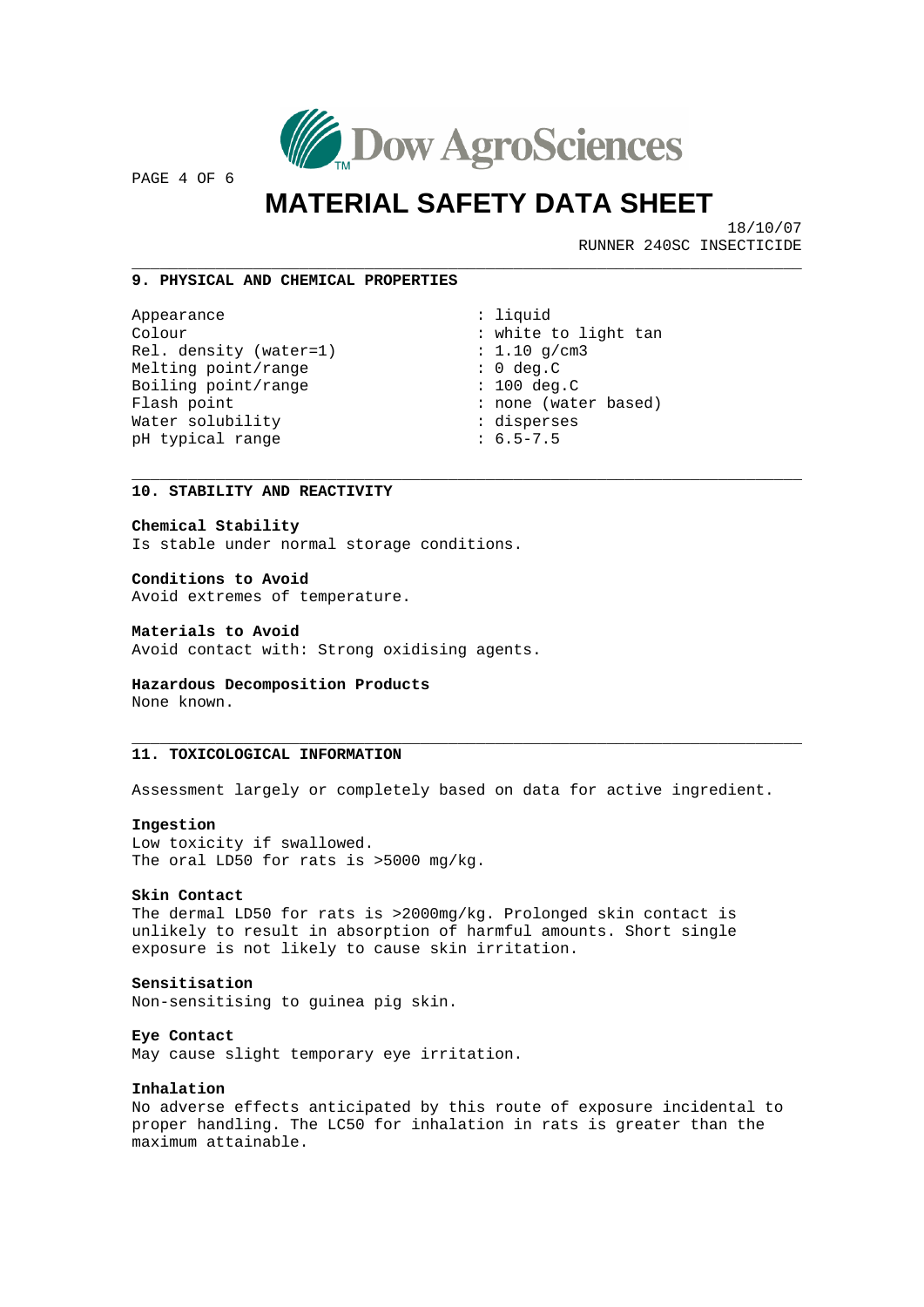

PAGE 5 OF 6

## **MATERIAL SAFETY DATA SHEET**

\_\_\_\_\_\_\_\_\_\_\_\_\_\_\_\_\_\_\_\_\_\_\_\_\_\_\_\_\_\_\_\_\_\_\_\_\_

 18/10/07 RUNNER 240SC INSECTICIDE

 $\overline{\phantom{a}}$  , where the contract of the contract of the contract of the contract of the contract of the contract of the contract of the contract of the contract of the contract of the contract of the contract of the contr

\_\_\_\_\_\_\_\_\_\_\_\_\_\_\_\_\_\_\_\_\_\_\_\_\_\_\_\_\_\_\_\_\_\_\_\_\_\_\_\_\_\_\_

\_\_\_\_\_\_\_\_\_\_\_\_\_\_\_\_\_\_\_\_\_\_\_\_\_\_\_\_\_\_\_\_\_\_\_\_\_\_\_\_\_\_\_\_\_

 $\overline{\phantom{a}}$  , where the contract of the contract of the contract of the contract of the contract of the contract of the contract of the contract of the contract of the contract of the contract of the contract of the contr

 $\frac{1}{2}$  ,  $\frac{1}{2}$  ,  $\frac{1}{2}$  ,  $\frac{1}{2}$  ,  $\frac{1}{2}$  ,  $\frac{1}{2}$ 

### \_\_\_\_\_\_\_\_\_\_\_\_\_\_\_\_\_\_\_\_\_\_\_\_ **Additional Information**

Not carcinogenic. Not mutagenic. Not toxic for reproduction.

### \_\_\_\_\_\_\_\_\_\_\_\_\_\_\_\_\_\_\_\_\_\_\_\_\_\_\_\_ **12. ECOLOGICAL INFORMATION**

Assessment largely or completely based on data for active ingredient.

### **Persistence and Degradability**

Average half-life in water is 77 days. Half-life in soils is dependent on soil type and conditions and is approximately 23-268 days.

### **Aquatic Toxicity**

Acute LC50 for fish is reported to be greater than the maximum Algal toxicity (EC50) for green algae is reported to be greater than maximum saturation level. saturation level. Material is toxic to aquatic invertebrates on an acute basis (1mg/L<EC50<10mg/L).

### **Avian Toxicity**

Material is practically non-toxic to birds on an acute basis (LD50 >2000mg/kg).

## **Additional Information**

LD50 for earthworms is >1000mg/kg. LD50 for bees is >100 microgram/bee.

### \_\_\_\_\_\_\_\_\_\_\_\_\_\_\_\_\_\_\_\_\_\_\_\_\_\_\_\_\_ **13. DISPOSAL CONSIDERATIONS**

options are to send to licensed reclaimer or to permitted incinerators. For aquatic organisms, material is expected to be Harmful. Do not contaminate ponds, waterways or ditches with chemical or used container. Wash out thoroughly. Container and washings must be disposed of safely and in accordance with applicable regulations. The preferred Do not re-use container for any purpose.

## **. TRANSPORT INFORMATION 14** \_\_\_\_\_\_\_\_\_\_\_\_\_\_\_\_\_\_\_\_\_\_\_\_\_\_\_

Sample shipment not allowed by mail. Product is not classified for any mode of transportation.

## **. REGULATORY INFORMATION 15** \_\_\_\_\_\_\_\_\_\_\_\_\_\_\_\_\_\_\_\_\_\_\_\_\_\_\_\_

**Hazard Symbol :** None required

**sk Phrases :** None required. **Ri**